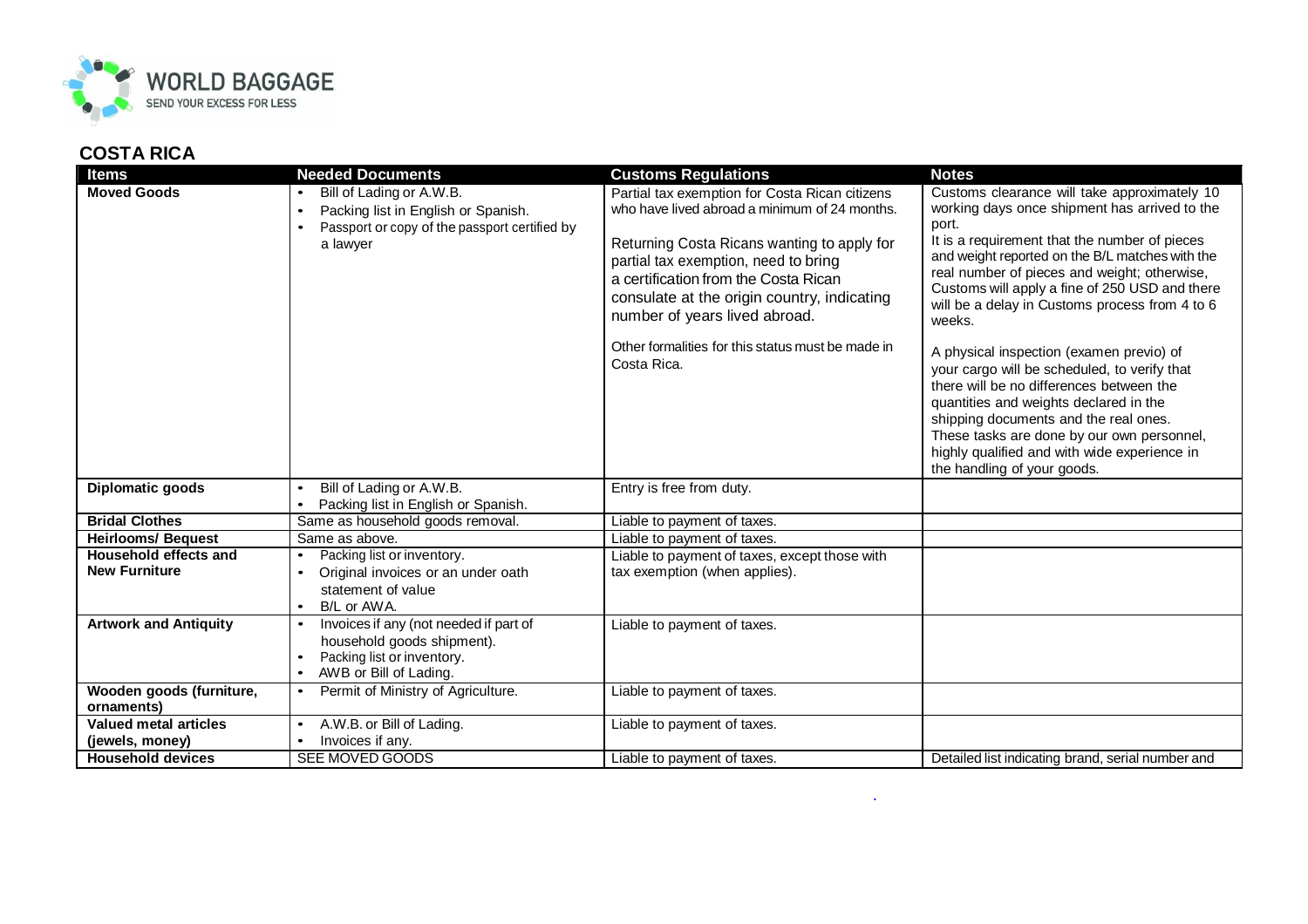

## **COSTA RICA**

| <b>Items</b>                                                                                                    | <b>Needed Documents</b>                                                                                                                                                                                                                                                                        | <b>Customs Regulations</b>                                        | <b>Notes</b>                                                                                                   |
|-----------------------------------------------------------------------------------------------------------------|------------------------------------------------------------------------------------------------------------------------------------------------------------------------------------------------------------------------------------------------------------------------------------------------|-------------------------------------------------------------------|----------------------------------------------------------------------------------------------------------------|
|                                                                                                                 |                                                                                                                                                                                                                                                                                                |                                                                   | model of all electronic articles                                                                               |
| <b>Electrical devices</b>                                                                                       | <b>SEE MOVED GOODS</b>                                                                                                                                                                                                                                                                         | Liable to payment of taxes.                                       | Detailed list indicating brand, serial number and<br>model of all electric appliances                          |
| Gifts, Memorabilia                                                                                              | <b>SEE MOVED GOODS</b>                                                                                                                                                                                                                                                                         | Liable to payment of taxes.                                       |                                                                                                                |
| <b>Automobiles</b>                                                                                              | Property justification.<br>$\bullet$<br>Proof of Purchase<br>$\bullet$<br>Original property title.<br>$\bullet$<br>Vehicle emission certificate in Spanish or<br>$\bullet$<br>translated version. Certificate or translated<br>version to be certified by the Consul at the<br>origin country. | Liableto payment of high taxes except those<br>with tax exemption | The amount of duties to be paid on vehicles<br>depends on value, year, model, cubic<br>centimeters and extras. |
| Other vehicles (bicycle, water<br>vehicle)                                                                      | Same as above.                                                                                                                                                                                                                                                                                 | Liable to payment of taxes.                                       |                                                                                                                |
| Machines, appliance, spare<br>pieces                                                                            | Proof of Purchase<br>$\bullet$<br>Bill of Lading or A.W.B.<br>$\bullet$                                                                                                                                                                                                                        | Liable to payment of taxes except those with<br>tax exemption.    |                                                                                                                |
| Liquor, Wine                                                                                                    | Permits of Ministry of Health and Ministry<br>of Economy.<br>AWB or B/L and receipt                                                                                                                                                                                                            | Liable to payment of high taxes.                                  |                                                                                                                |
| <b>Canned foods and Foodstuff</b>                                                                               | Permits of Ministry of Health. (3 copies)                                                                                                                                                                                                                                                      | Liable to payment of taxes.                                       |                                                                                                                |
| Arms, munitions, dangerous<br>items                                                                             | Permits of Ministry of National Security<br>"Seguridad Publica" (only for Costa Rican<br>citizens or residents).                                                                                                                                                                               | Liable to payment of taxes.                                       |                                                                                                                |
| Medications, narcotics, drugs                                                                                   | Permits of College of Pharmacy and Ministry<br>of Health.                                                                                                                                                                                                                                      | Liable to payment of taxes.                                       |                                                                                                                |
| <b>Rugs</b>                                                                                                     | Proof of Purchase<br>Bill of Lading or Airway Bill                                                                                                                                                                                                                                             | Liable to payment of taxes.                                       |                                                                                                                |
| <b>Plants</b>                                                                                                   | Phytosanitary certificate.<br>Permit of Ministry of Agriculture.                                                                                                                                                                                                                               | Liable to payment of taxes.                                       | Documentation needed before shipment's<br>arrival.                                                             |
| Pets (Cats and Dogs)                                                                                            | Anti-rabies vaccination and health certificate<br>both authenticated by the Costa Rican consul<br>& Import Ministry of Health.                                                                                                                                                                 | Liable to payment of taxes.                                       | Documentation needed prior to animal's arrival.                                                                |
| Pornographic material,<br>rebellious material, drugs,<br>any item not being part of the<br>normal household and |                                                                                                                                                                                                                                                                                                | Not allowed.                                                      |                                                                                                                |